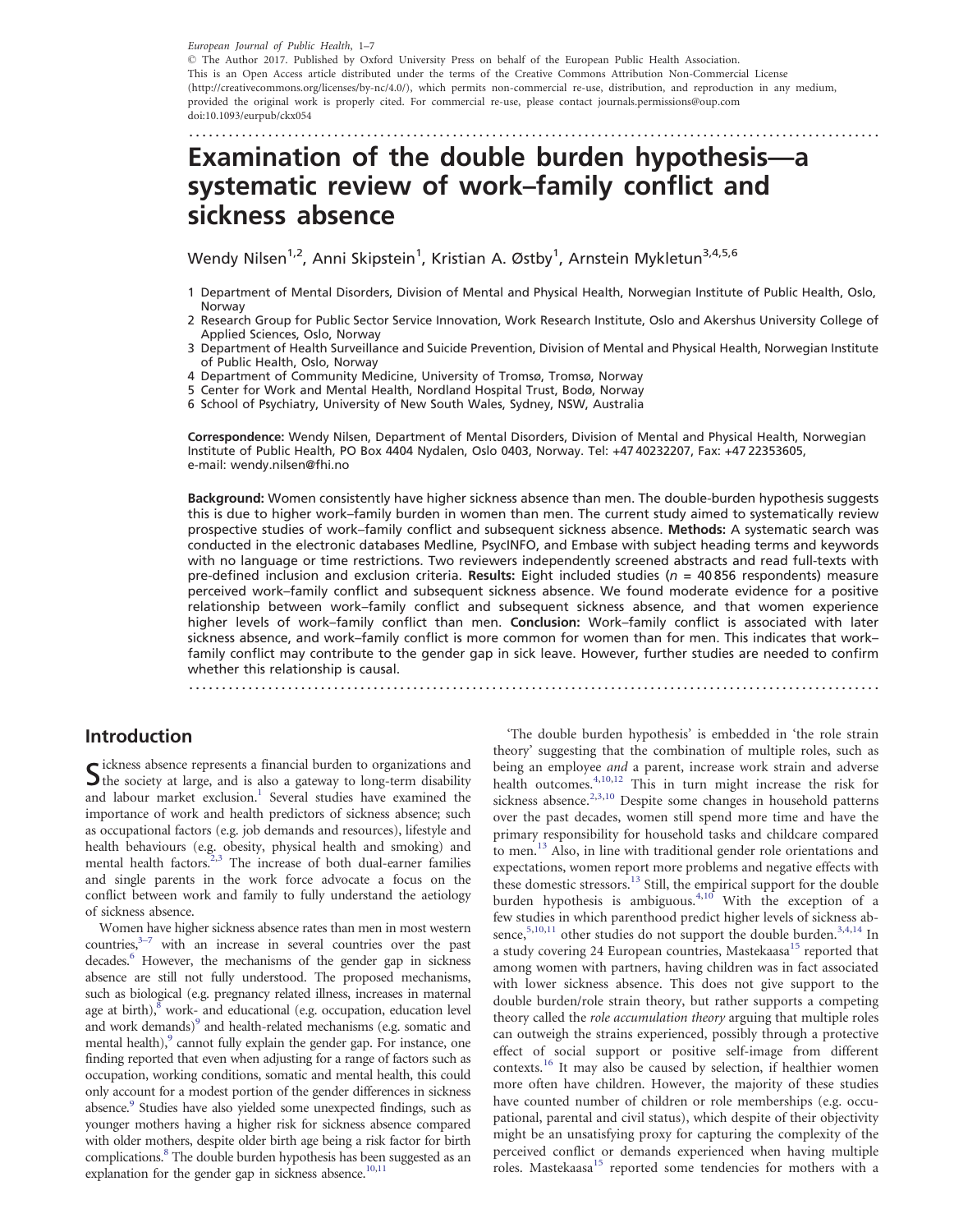single small child (ages 0–5) to have higher sickness absence indicating that it is the transition to parenthood and the related new demands which is associated with higher sickness absence. This suggests moving beyond counting children or role memberships, to capture the complexity of the double burden that might be experienced when combining family and work.

Measuring experienced family stressors, such as perceived work– family conflict, might better reflect the burden of having multiple roles and thus predict adverse consequences such as sickness absence. For non-parents, work–family conflict could capture the effect of double burden from family demands that are not related to having children, a perspective that is lacking in studies counting number of children or role memberships. Work–family conflict is linked to formerly reported predictors of sickness absence,  $2,3$  like higher levels of job dissatisfaction, burnout, and health problems.[17–22](#page-6-0) Earlier reviews of cross-sectional studies report that work–family conflict and sickness absence are associated,  $18,23$  but the studies are vulnerable to methodological problems like reverse causation and self-serving attribution bias. There is a thus a need for an updated systematic review focusing on longitudinal studies.

Work–family conflict is defined by 'interrole conflict in which the role pressures from work and family domains are mutually incom-patible',<sup>[24](#page-6-0)</sup> when time, strain and specific behaviours required in one role interferes with fulfilling the other role. Work–family conflict can have different directions: Work demands can interfere with the family role (i.e. 'work-to-family conflict'), or family demands can interfere with the work role (i.e. 'family-to-work conflict').<sup>23-25</sup> Findings from meta-analyses and systematic reviews indicate low correlations, different consequences and prevalence for work-tofamily and family-to-work conflict, which suggest that there are sufficient enough unique variance for separate examination.<sup>[18](#page-6-0),[22](#page-6-0),[25,26](#page-6-0)</sup> Work-to-family conflict appears to be more strongly associated with work-related factors than family-to work conflict.<sup>[18,22,26](#page-6-0)</sup> These two concepts are thus treated separately in the current review.

Some findings indicate gender differences in prevalence, predictors and consequences of work–family conflict.<sup>[23](#page-6-0)</sup> Despite some ambiguous findings of gender differences in work–family conflict levels; there is a tendency for women to report higher levels than men—with stronger effects in samples of parents.<sup>19,2</sup>

To the best of our knowledge, there is no systematic review examining the longitudinal associations between work–family conflict and subsequent sickness absence. Former cross-sectional studies are subject to several methodological problems like reverse causation and self-serving attribution bias. Both concerning work– family conflict and sickness absence, there has been a call for longitudinal designs and studies examining potential buffers (i.e. moderation) and mechanisms (i.e. mediation).<sup>3,17,19</sup> With the aim to shed light on the double burden hypothesis of sickness absence using perceived work–family conflict rather than counting children or roles, we have proposed a model (see figure 1) in which we test three hypotheses with systematically searching, screening and reviewing prospective studies:

H1: Perceived work–family conflict is prospectively associated with higher sickness absence (path b in figure 1).

If this hypothesis is supported, studying work–family conflict might be a better way to examine the double burden hypothesis than counting children or role membership.

H2: The prospective association between work-family conflict and sickness absence is moderated by gender—i.e, the association is stronger for women than for men (path d in figure 1).

If this hypothesis is supported, this yields support for the double burden hypothesis for the gender gap in sickness absence—in which women are more vulnerable for sickness absence when perceiving work–family conflict.

H3: The association between gender and sickness absence is partly mediated by work-family conflict (path c and c' in figure 1).



Figure 1 Conceptual figure illustrating the proposed model guiding the systematic review of the longitudinal association between work-family conflict and sickness absence. H1, Hypothesis 1; H2, Hypothesis 2; H3, Hypothesis 3

For mediation to occur, an appropriate criterion for mediation must have been used. For instance the causal-step approach by Baron and Kenny (1986), the Sobel-test or indirect path analyses with structural equation modelling. With the causal-step approach four assumptions should be met for mediation to occur (see figure 1): (i) Gender (the predictor) significantly predicts sickness absence (the outcome) at follow-up before adjusting for work–family conflict (the mediator) at baseline (path c in figure 1); (ii) Gender significantly predicts work–family conflict (path a); (iii) Work–family conflict at baseline significantly predicts sickness absence at followup (paths b); and (iv) The significant association between gender and sickness absence (the path c') is either eliminated (in case of total mediation) or reduced significantly (in case of partial mediation) when work–family conflict (the mediator) is adjusted for. If this hypothesis is supported, this supports for the double burden hypothesis for the gender gap in sickness absence—in which this gap can be explained by women having higher levels of perceived work–family conflict.

#### Methods

#### Search and screening strategy

Three steps were used to identify studies. First, a systematic literature search was conducted with the electronic databases Medline, PsycINFO and Embase using medical subject heading terms and key words in February 2014. We used three comprehensive clusters of keywords and subject headings related to (i) the exposure (e.g. 'home', 'family' and 'parenthood'), (ii) the outcome (e.g. 'sickness absence', 'sick leave' and 'absenteeism'), (iii) study design (e.g. 'longitudinal' and 'follow-up'). The search was not limited to years or language. We searched Google/Google Scholar and inspected references list of relevant article to identify further relevant articles. A new search was conducted in April 2016 where 'work–family conflict' and similar concepts was used as the exposure cluster of search terms. See Supplementary Material for the search strategy.

Second, two authors screened the abstracts independently for quantitative prospective studies examining work–family conflict or similar terms (e.g. work–family/home/non-work conflict/interference/spillover) and sickness absence. When disagreement occurred, a third author was involved.

Third, relevant full-texts were retrieved and read. Studies were included when meeting all the following criteria: (i) study design:  $\geq$ 2 measuring point, (ii) sample: healthy, working individuals, (iii) relevant measures of perceived work–family conflict (or related concept) and sickness absence and (iv) statistical test of the prospective association between work–family conflict and sickness absence. Quality assessments of study design, exposures and outcomes were conducted by two authors independently with the following predefined criteria of quality with a focus on possible risks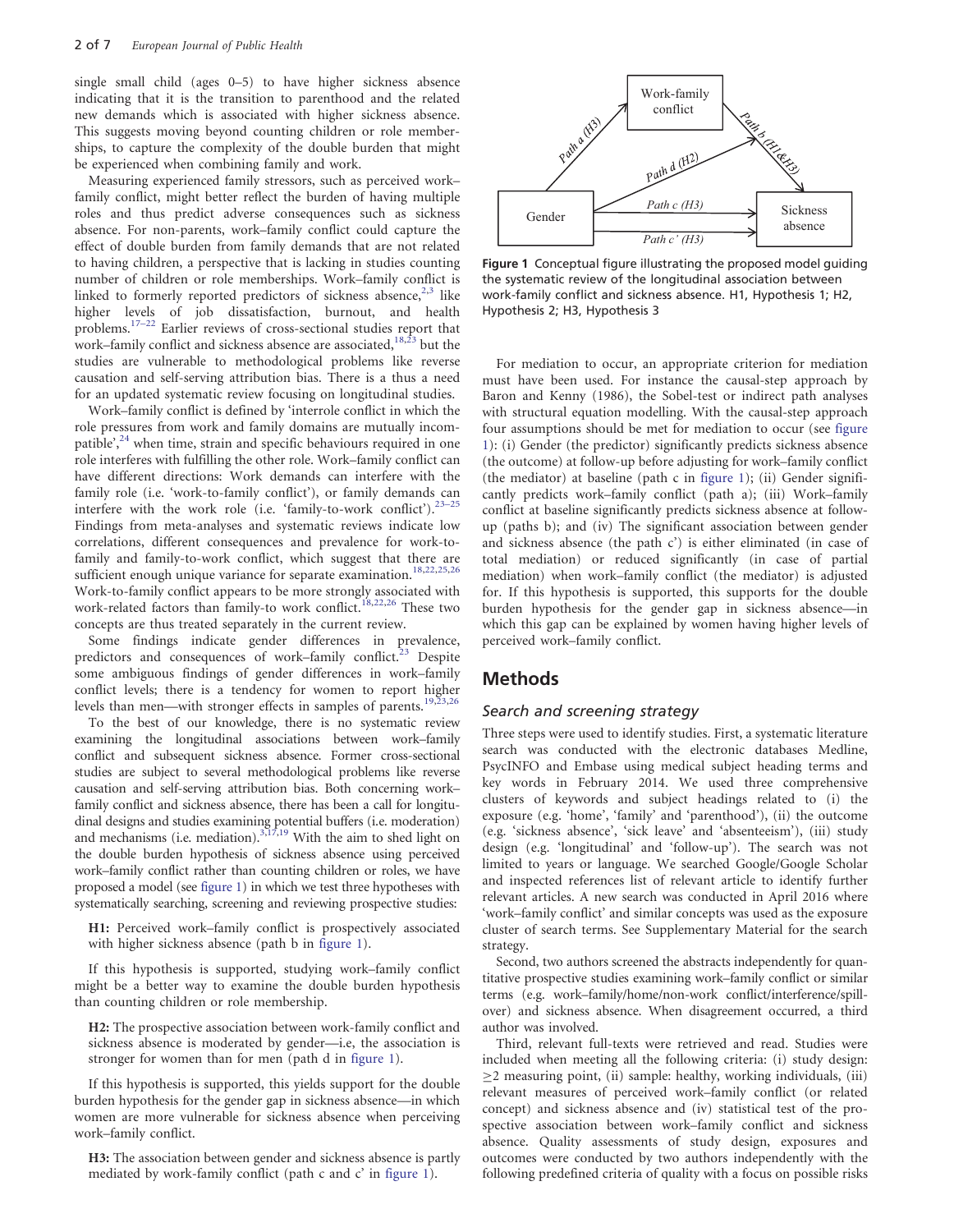of bias and generalizability: (i) Follow-up period >6 months); (ii) Sample  $> 400$  and (iii) Response rate ( $>70\%$ ); (iv) Reliable and/or valid exposure variable (Cronbach alpha > 0.70 and/or face validity); (v) Reliable and/or valid outcome variable (Cronbach alpha > 0.70 and/or face validity); (vi) Risk of common method bias; and (vii) Adjustment of >3 essential confounders (age, education, partner status, children, health- or work factors).

#### Evidence synthesis

The exposures, outcomes and statistical measures were too heterogeneous to conduct meta-analyses. The findings are thus presented narratively with a focus on general work–family conflict (combining items of both work-to-family and family-to work conflict) and thereafter work-to-family and family-to work separately. In order to avoid mere 'vote-counting' and to quantify the findings, we used the 'Standardized Index of Convergence' (SIC), $27,28$  which is defined by:

$$
\frac{n \left[ positive \text{ findings}\right] - n \left[negative \text{ findings}\right]}{n \left[total\right]}
$$

The top part of the fraction indicates the number of positive relationships, subtracting the negative relationships, while the bottom part represents the total number of included studies (including those with non-significant relationships). Thus, SIC ranges from  $-1$ , representing all available studies showing negative relationships), to +1, representing only positive relationships, and 0, representing either inconsistent or insignificant findings. SIC is thus a measure of consistent findings. We follow Wielenga-Meijer,  $Taris^{27}$  $Taris^{27}$  $Taris^{27}$  recommendations to combine the consistency of the relationships (e.g. SICscores) and the number of studies, resulting in eight categories of strength of the evidence: (i) Strong evidence, (ii) Moderate evidence, (iii) Limited evidence and (iv) Inconsistent evidence (i.e. ambivalent findings, null findings, or insufficient evidence (less than two studies). See Supplementary Material for more detail.

#### Results

The initial 2014 search revealed 2260 titles after removing duplicates. In total, 179 titles matched the inclusion criteria and were read in full text. Seven studies met the criteria of examining prospective associations between family-related stressors and sickness absence after reading full text articles.<sup>29-35</sup> See Supplementary Material for the full PRISMA flow chart. The search in 2016 revealed additional 125 titles, of which one new study<sup>[36](#page-6-0)</sup> was included, resulting in eight included studies in total.

All studies were published in English between 2005 and 2015. The studies were from the Netherlands ( $n = 1$ ),<sup>[33](#page-6-0)</sup> Sweden ( $n = 3$ ),<sup>[29](#page-6-0),[30,34](#page-6-0)</sup> Finland ( $n = 1$ ),<sup>[35](#page-6-0)</sup> Belgium ( $n = 2$ )<sup>31,32</sup> and Norway ( $n = 1$ ).<sup>[36](#page-6-0)</sup> The study design was longitudinal studies with follow-up time varying from six months to three years measuring work–family conflict at baseline and sickness absence at follow-up. Sample sizes ranged from 1583 to 18 366. All studies restricted their samples to employees. Two studies only including women<sup>[29,28](#page-6-0)</sup> were based on the same study. Four studies conducted all analyses separately for men and women, $32-35$  and two combined men and women in all analyses. $31,36$ The samples ranged from 23 to 70% in having children (using varying definitions of ages) and 60–100% of the participants in the samples having a partner. See [table 1](#page-3-0) for study design and instrument description.

Employer registries  $(n = 6)^{29-33,35}$  $(n = 6)^{29-33,35}$  $(n = 6)^{29-33,35}$  $(n = 6)^{29-33,35}$  $(n = 6)^{29-33,35}$  and national social insurance registries  $(n = 1)^{34}$  $(n = 1)^{34}$  $(n = 1)^{34}$  were utilized to measure sickness absence. One study used self-reports on sickness absence.<sup>[36](#page-6-0)</sup> Operationalization varied from sickness absence frequency (i.e. number of episodes), duration (i.e. total number of days) and dimension (frequency of days) vs. categorization (with varying cut-offs). There was strong evidence for the association between gender and sickness absence with women reporting higher sickness absence than men regardless of operationalization and method (see [table 2](#page-4-0)). See Supplementary Material for detailed information about findings in each study.

Work–family conflict were measured by self-reports in all studies. Four of the included studies examined work-to-family and family-to-work conflict separately,  $31-34,36$  one study examined family-to-work conflict only,<sup>[35](#page-6-0)</sup> and two studies examined general work–family conflict.<sup>[29](#page-6-0),[30](#page-6-0)</sup> There was moderate evidence for the association between gender and all work–family conflict measures with women reporting higher sickness absence than men (see [table 2\)](#page-4-0). Women reported significantly higher work-to-family conflict<sup>[32](#page-6-0),[34](#page-6-0)</sup> and family-to-work conflict than men.<sup>[31,32](#page-6-0)</sup> No effect sizes were reported.

With regard to study quality, all studies inhabited methodological strengths in using employer- or national registries to measure sickness absence, appropriate follow-up periods, large samples and lowered risk of common method bias by using both self-reports and registry data (see Supplementary Table S1). The majority of the studies (75%) adjusted for potential confounders. Still, about half of the studies (43%) had an acceptable response rate at baseline level and only half of the studies examined work–family conflict in a valid and/or reliable manner. Moreover, all of the studies examined work– family conflict only at baseline and not at more time points, which is useful for the examination of temporal causality.

H1: We found moderate evidence for a prospective association between work–family conflict measures and subsequent sickness absence (see [table 2\)](#page-4-0).

The strength of evidence indicates a strong level of evidence for work-to-family conflict and a moderate level of evidence for familyto-work conflict. The strength of the associations ranged from small  $(\beta = 0.06)^{31}$  to  $(OR = 1.48)^{32}$  $(OR = 1.48)^{32}$  $(OR = 1.48)^{32}$  for work-to-family and family-to-work conflict. There was an inconsistent evidence for the link between general work–family conflict (i.e. no direction or sum of both directions) and sickness absence, with reports of both insignificant findings<sup>[29](#page-6-0),[33](#page-6-0)</sup> and a medium-sized association (RR = 1.55).<sup>[30](#page-6-0)</sup> See supplementary data for more detail about each study.

H2: There was insufficient evidence for the prospective association between work–family conflict-measures and sickness absence to be moderated by gender (see [table 2\)](#page-4-0).

Four studies examined gender moderation with either significance testing the differences or included confidence intervals for separate analyses for men and women. $32-35$  Stronger associations between work–family conflict and sickness absence were reported for men in one study<sup>[32](#page-6-0)</sup> and women in another study,<sup>[33](#page-6-0)</sup> while the other two studies reporting no differences.<sup>[34](#page-6-0),[35](#page-6-0)</sup> There were limited evidence for a stronger relationship between family-to-work conflict and sickness absence for men. See Supplementary Material for more detail about each study. Three studies examined more complex sub-groups.<sup>[28](#page-6-0),[34](#page-6-0),[35](#page-6-0)</sup> When sub-groups were analysed separately, findings suggested strongest associations for women who had the main housework responsibility, $34$  were single mothers $30$  and for men who have high socioeconomic status (SES).<sup>34</sup> However, interaction analyses to support group differences were not performed, and risk of Type Ierrors in multiple sub-group comparisons cannot be excluded.

H3: There was insufficient evidence for the association between gender and sickness absence to be mediated by work–family conflict (see [table 2](#page-4-0)).

The findings from the included studies indicate moderate level of evidence for gender to predict work–family conflict and for work– family conflict to predict sickness absence, which are two of the criterions for mediation. Still, only one of the studies examined family stressors as a mechanism of the gender gap in sickness absence.<sup>[31](#page-6-0)</sup> In this study, family-to-work conflict, but not work-tofamily conflict, was a partial mediator between gender and sickness absence duration and frequency in mediation analyses before and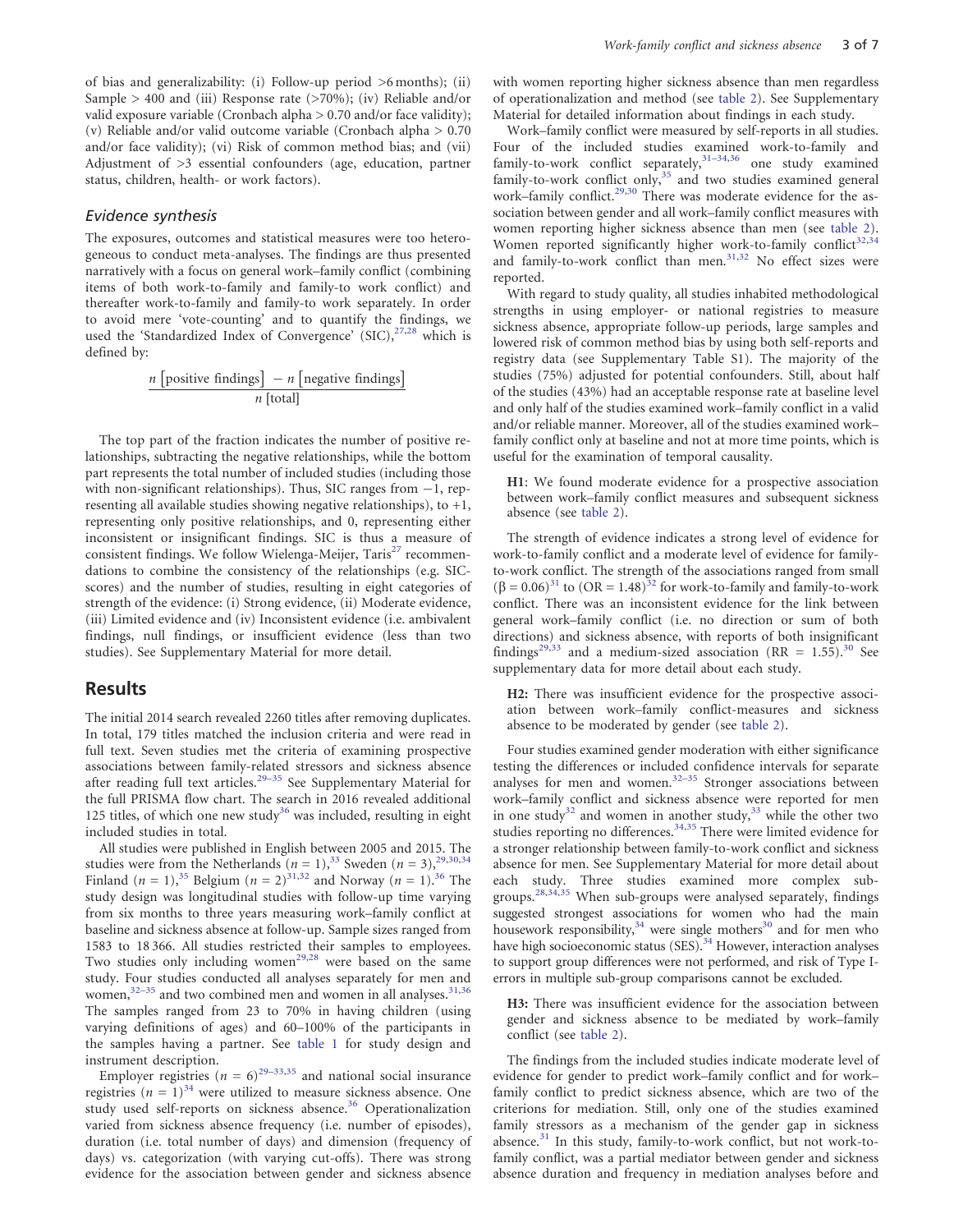<span id="page-3-0"></span>

| Study                     | Study design, population,<br>follow-up duration                                                      | <b>Exposure variable</b>                                                                                                                                                                                                                                                                                                                                                                       | <b>Outcome variable</b>                                                                                                                                                                                                                       |
|---------------------------|------------------------------------------------------------------------------------------------------|------------------------------------------------------------------------------------------------------------------------------------------------------------------------------------------------------------------------------------------------------------------------------------------------------------------------------------------------------------------------------------------------|-----------------------------------------------------------------------------------------------------------------------------------------------------------------------------------------------------------------------------------------------|
| Casini et al.<br>(2013)   | 3465 Belgian women and<br>men aged 21-66; 1-year<br>follow-up                                        | 'Work-to-home conflict' (five items) at baseline: The<br>"Inability to withdraw from work '-subscale' <sup>37</sup> ; mean<br>score; Cronbach alpha > 0.80; 'Home-to-work conflict'<br>(six items) at baseline: The 'Home-work interference<br>scale <sup><math>25</math></sup> ; mean scores; Cronbach alpha = 0.54                                                                           | Medically certified sickness absence from employers'<br>registries during 12 months from baseline,<br>excluding chronic illness and maternity leave.<br>'Frequency': total number of episodes; 'Duration':<br>total number of days.           |
| Clays et al.<br>(2009)    | 2983 Belgian women and<br>men aged 30-55; 1-year<br>follow-up                                        | 'Work-to-home conflict' (six items) at baseline: Based on<br>scale by Kelloway et al. <sup>25</sup> ; Sum score; Cronbach<br>alpha>0.80; 'Home-to-work conflict' (six items) at<br>baseline: Missing information on origin; sum score;<br>Cronbach alpha > 0.80                                                                                                                                | Medically certified sickness absence from employers'<br>registries during 12 months from baseline.<br>'Frequency': Three or more episodes; 'Duration':<br>Ten or more days.                                                                   |
| Jansen et al.<br>(2006)   | 3789 Dutch women and men<br>with mean ages 39.89<br>(SD:8.75)-44.74 (SD:8.20);<br>6 months follow-up | 'Work-to-home' (six items) and 'home-to-work conflict'<br>(five items) at baseline: Shortened version of Survey<br>Work-Home Interference Nijmegen <sup>20</sup> ; Sum scores<br>dichotomized in high vs. low/medium; Missing reli-<br>ability; 'General work-family conflict' (11 items) at<br>baseline: Sum score of all items dichotomized into<br>high vs. low-medium; Missing reliability | 'Duration' of new sickness absence-incidences from<br>employers' registries 6 months from baseline.<br>Pregnant women and employees on sick leave at<br>baseline were excluded.                                                               |
| Lidwall et al.<br>(2009)  | 2867 Swedish women and<br>men aged 25-50; 1-year<br>follow-up                                        | 'Work-to-family' (one item) and 'family-to-work<br>conflict' (one item) at baseline: Scale from The<br>General Nordic Questionnaire for Psychological and<br>Social Factors at Work (QPS-Nordic) <sup>38</sup> ; dichotomized<br>into no conflict or more than some time during the<br>week; Missing reliability                                                                               | 'Duration' of medically certified long-term<br>continuous sickness absence-period of at least 14<br>days from national social insurance registries.<br>Participants were excluded if they were on<br>disability pension at baseline.          |
| Roelen et al.<br>(2015)   | 1557 Norwegian women<br>(91%) and men with mean<br>age 33.1 (SD:8.2); 1- and 2-<br>year follow-ups   | 'Work-to-family' (four items) and 'family-to-work<br>conflict' (four items) at baseline and first follow-up:<br>The Work-Family interface scale <sup>1</sup> ; mean score;<br>Cronbach alpha = $0.80$ and $0.77$ .                                                                                                                                                                             | 'Duration' of self-reported absence the last<br>12 months due to illness or injury at waves. High<br>sickness absence was defined as > 30 days the past<br>12 months. Care-related sick leave for children or<br>family members was excluded. |
| Vaananen<br>et al. (2008) | 18366 Finnish women and<br>men aged 20-64; 17 month<br>(on average) follow-up                        | 'Negative work-to-family spillover' (three items) at<br>baseline: Scale by Maardberg et al. <sup>39</sup> ; Sum score<br>categorized to three categories (high, moderate,<br>low); Cronbach alphas > 0.80                                                                                                                                                                                      | 'Frequency' of sickness absence from employers'<br>registries of more than 3 days during the follow-<br>up computed as the number of absences per 100<br>and 1000 employee a year.                                                            |
| Vingård et al.<br>(2005)  | 6246 Swedish women up to<br>age 61; 3-year follow-up                                                 | 'General work-family conflict' (two items) at baseline:<br>One item each on work to family, and family to work<br>conflict; Missing information on origin, use and<br>reliability                                                                                                                                                                                                              | 'Frequency' of employers-reported new spells of 28<br>or more days of consecutively sickness absence<br>3 years from baseline.                                                                                                                |
| Voss et al.<br>(2008)     | 1583 Swedish women under<br>age 50; 1-year follow-up                                                 | 'General work-family conflict' (two items) at baseline:<br>Work negatively affecting home; and vice versa;<br>Information on origin refers to the included study by<br>Vingård et al. <sup>29</sup> Dichotomized to the presence of<br>work-family conflict when replying very often or<br>always to at least one of the two items.                                                            | 'Frequency' of employer registered new sickness<br>absence-spells during 2001 with (i) the number of<br>subjects with four or more new sickness absence<br>spells and (ii) long-term sickness absence with all<br>spells longer than 28 days. |

Note: References to all scales are included as Supplementary Material.

after conducting adjustments for other potential mediators (e.g. job characteristics and strain) and confounders.

The findings support the first hypothesis of a prospective association between work–family conflict measured as either work-tofamily and family-to-work conflict for women and men. The support for the two other hypothesis of gender either being a moderator of the association between work–family conflict and sickness absence, or work–family conflict being a mediator between gender and sickness absence, had insufficient level of evidence. See [table 2](#page-4-0) and [figure 2](#page-4-0) for the overall strength of evidence for the relationship between gender, work–family conflict and sickness absence. Despite no available data testing the differences between the three measurements of work–family conflict (work-to-family, family-to-work and general work family conflict), the findings indicate stronger level of evidence for work-to-family conflict and sickness absence, vs. the two other work–family measures.

## **Discussion**

The aim of this study was to shed light on the double burden hypothesis of sickness absence by systematically reviewing studies of perceived work–family conflict, rather than studies counting number of children or role memberships. We found moderate evidence for a positive relationship between work–family conflict and subsequent sickness absence, which extends upon former cross-sectional findings,<sup>[18](#page-6-0)</sup> and thus lends support for the double burden and role strain theory for sickness absence. The quality assessment showed that each study scored low on at least one quality assessment point; low response rate and/or low validity/reliability of the work–family conflict measure. One can thus speculate if the strength of the evidence and/or associations between work– family conflict and sickness absence would have been stronger if the studies had higher quality in these aspects. Moreover, despite the prospective longitudinal design in all included studies improving upon former cross-sectional systematic reviews, none of the included studies measured work–family conflict at follow-up. Thus, we cannot rule out bidirectionality/reverse causation, and we strongly encourage future studies to include measurements of work–family conflict at several time points.

In line with former studies, $3-6$  women consistently had higher sickness absence rates than men, regardless of operationalizations, samples and study country. There was however inconsistent evidence whether the effect of gender moderates the relationship between work–family conflict measures and sickness absence. Associations were sometimes found to be stronger for men,<sup>[32](#page-6-0)</sup>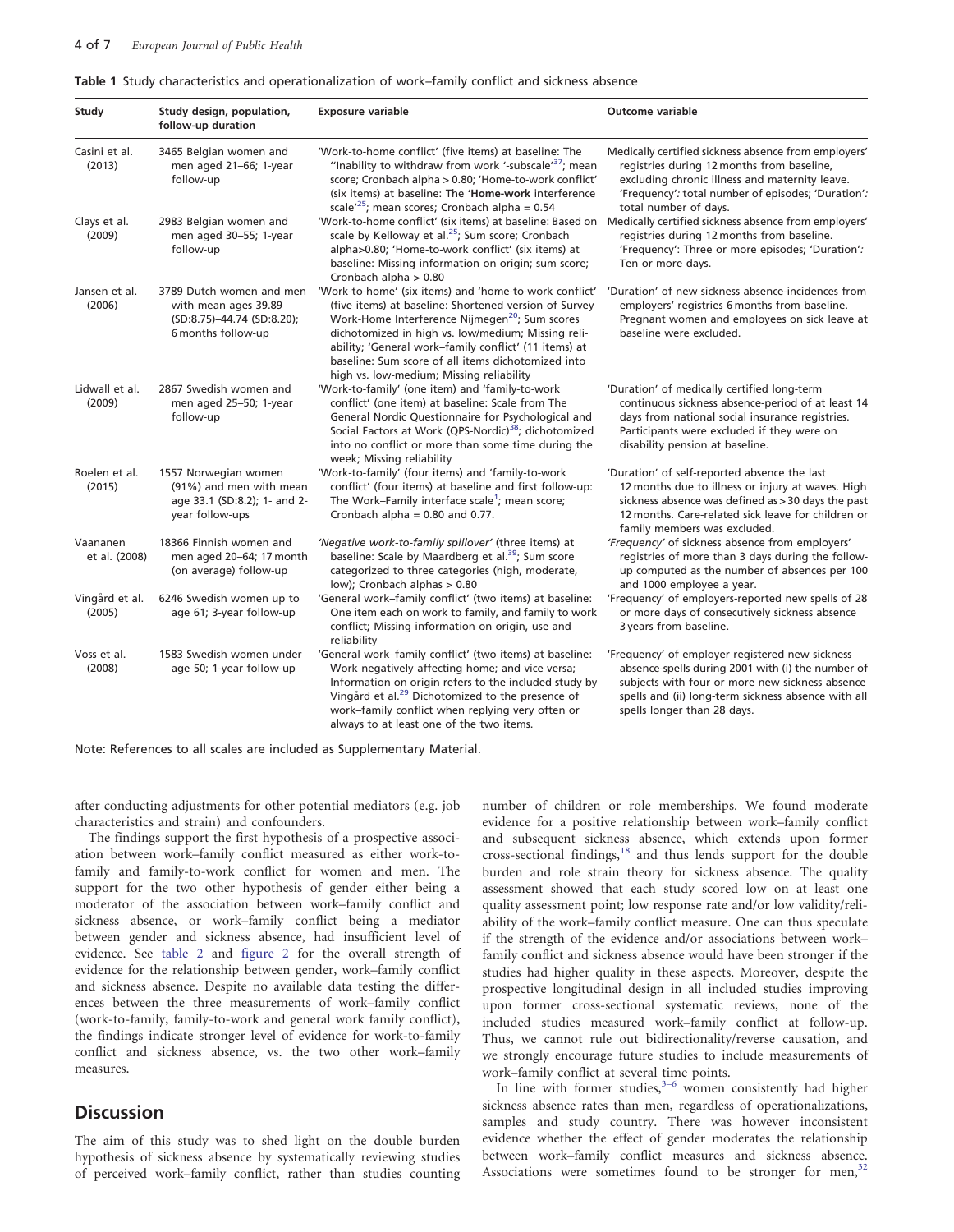<span id="page-4-0"></span>Table 2 SIC and strength of evidence for all relationships examined

| <b>Examined relationship</b>                                | SIC-score          | <b>Strength of evidence</b> |
|-------------------------------------------------------------|--------------------|-----------------------------|
| Women score higher:                                         |                    |                             |
| Sickness absence (path c)                                   | $(8-0)/8 = 1$      | Strong                      |
| Work-to-family conflict (path a1)                           | $(2-0)/4 = 0.5$    | Limited                     |
| Family-to-work conflict (path a2)                           | $(2-0)/3 = 0.67$   | Moderate                    |
| General work-family conflict (path a3)                      | 0 studies          | Insufficient                |
| Summarized: work-family conflict                            | $(4-0)/7 = 0.57$   | Moderate                    |
| Sickness absence is predicted by:                           |                    |                             |
| Work-to-family conflict (path b1)                           | $(5-0)/8 = 0.63$   | Strong                      |
| Family-to-work conflict (path b2)                           | $(4-0)/7=0.57$     | Moderate                    |
| General work-family conflict (path b3)                      | $(1-0)/4 = 0.25$   | Inconsistent                |
| Summarized: work-family conflict                            | $(10-0)/19 = 0.53$ | Moderate                    |
| Gender moderates:                                           |                    |                             |
| Work-to-family conflict->sickness absence (path d1)         | $(1-0)/4 = 0.25$   | Inconsistent                |
| Family-to-work conflict->sickness absence (path d2)         | $(0-1)/3 = -0.33$  | Limited <sup>a</sup>        |
| General work-to-family conflict->sickness absence (path d3) | $(0-0)/1 = 0$      | Insufficient                |
| Summarized: work-family conflict                            | $(1-1)/8 = 0$      | Insufficient                |
| The gender gap in sickness absence is mediated by:          |                    |                             |
| Work-to-family conflict (path c1')                          | $(1-0)/1 = 1$      | Insufficient                |
| Family-to-work conflict (path c2')                          | $(0-0)/1 = 0$      | Insufficient                |
| General work-family conflict (path c3')                     | 0 studies          | Insufficient                |
| Summarized: work-family conflict                            | $(1-0)/2 = 0.5$    | Insufficient                |

Note: Paths a–c' corresponds with table 2.

a: Negative relationship with stronger associations for men.



Figure 2 The level of evidence based on SIC for the longitudinal associations between gender, work–family conflict and sickness absence. Bold line, strong evidence; normal line, moderate evidence; dotted line, limited evidence; dotted grey line, insufficient or inconsistent evidence. H1, Hypothesis 1; H2, Hypothesis 2; H3, Hypothesis 3

sometimes for women, $33$  and sometimes non-significant. $34,35$  $34,35$  $34,35$  There were some indications for stronger associations between work– family conflict and sickness absence for subgroups, such as women with a more demanding domestic $34$  or occupational situation (i.e. 'blue collar professions'). $35$  This is in line with a recent finding indicating that work demands were more strongly associated with work–family conflict for those with caregiving status (i.e. child and parent caregiving) regardless of gender.<sup>[40](#page-6-0)</sup> Only some of the included studies $30,33,34$  $30,33,34$  $30,33,34$  $30,33,34$  $30,33,34$  adjusted for, or took into consideration, family-related

factors such as domestic responsibilities, partner or parent status, number of children or age of children. However, we warrant strict caution when interpreting these findings due to their exploratory nature and high risk of type 1-error. The findings still offer some directions to what factors future studies could focus on when examining sickness absence.

There were an insufficient number of studies to examine if work– family conflict mediated the relationship between gender and sickness absence, with only one of the included studies doing so.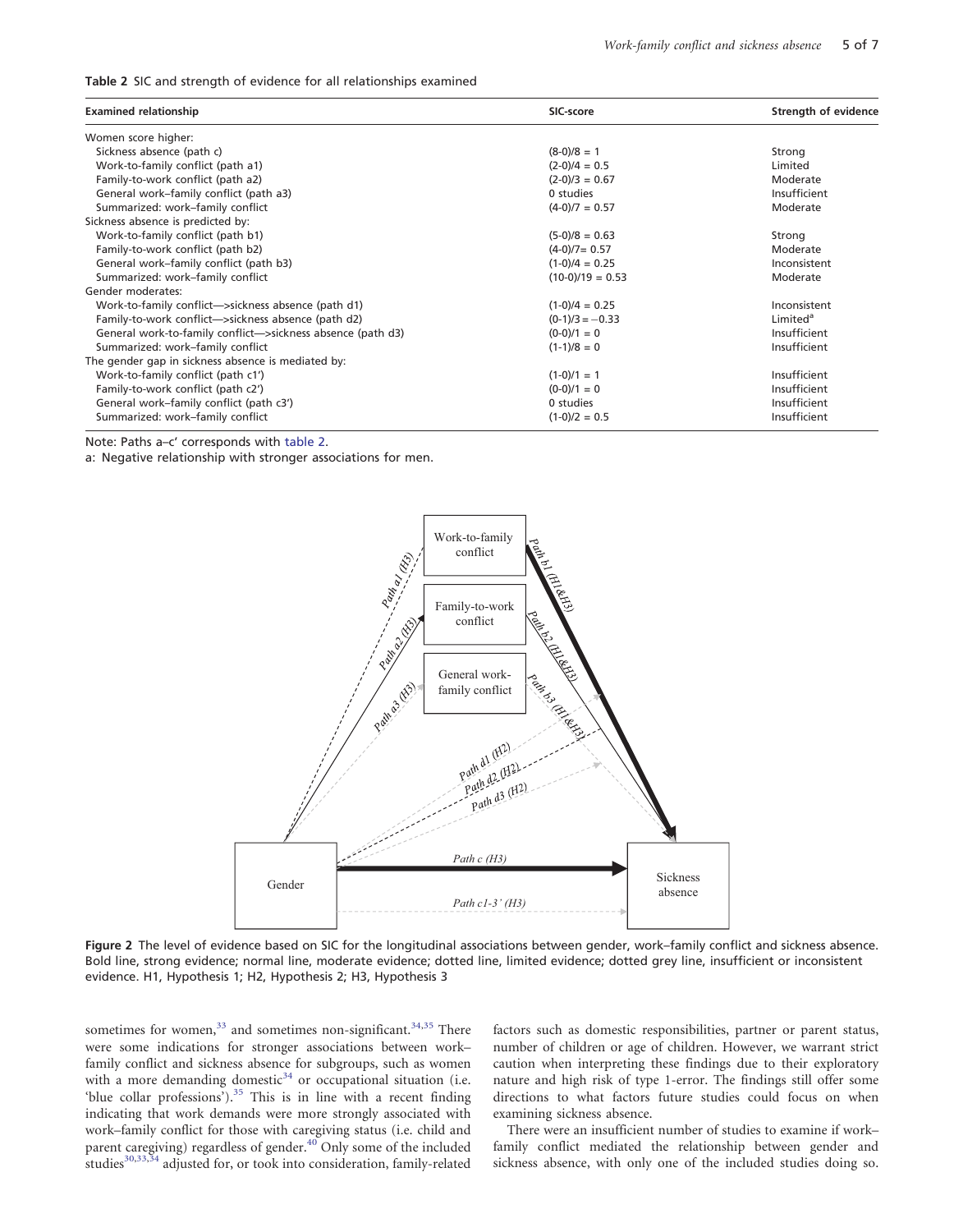In that study, family–work conflict partially explained the association between gender and sickness absence, $31$  but only a small portion of variance (i.e. 5–9%) was accounted for by work–family and family–work conflict together with five other variables (e.g. job characteristics and strain, and social support). In similar lines, another study reported that a minimal proportion of the association between gender and sickness absence was accounted for by familyrelated factors (i.e. marital status, number of children, work–family conflict, negative life events, partner conflict, social networks and support). $\frac{7}{7}$  $\frac{7}{7}$  $\frac{7}{7}$  Considering the well-documented findings that women have higher sickness absence than men, it is surprising that only one of the included studies examined mechanisms of the gender gap.<sup>3</sup> There was some evidence (limited to moderate) that women report higher work–family conflict than men. This link (gender and work– family conflict) together with the association between work–family conflict and sick leave suggests that there might be mediation present, which should be examined in further studies.

Despite the fact that the studies originated from countries with high degrees of gender equality (e.g. Netherlands, Belgium and Nordic countries), women mostly reported higher work–family conflict. Thus, high gender equality in labour force participation might lead to lower gender equality in other areas (i.e. caregiving and domestic responsibility). Other countries might have less work family conflict and sick leave due to lower labour force participation in females, but maybe higher degree of economic dependency and higher poverty.

Most of the included studies combined self-reported work–family conflict with registry data of sickness absence, lowering the risk of common method bias. There are still limitations to be considered. First, the response rates were low, approaching <50% in about half of the studies[.31–33](#page-6-0) There is therefore a chance that those with the highest levels of work–family conflict and sick leave were absent (i.e. 'healthy worker effect'). However, recent findings from a two-wave study indicate few differences in baseline somatic and mental health problems in responders vs. non-responders.[41](#page-6-0) Despite low education level predicting dropout, baseline associations between health and work factors remained the same in responders and non-responders. Even though these findings do not support the 'healthy worker effect', using national registries or individual contact instead of employer registries at follow-up would reduce this threat in future studies.

Second, all studies were conducted in quite homogenous highincome Northern European countries with relatively high social security and favourable welfare policies, proposing caution in generalizations to other cultures. Additionally, comparisons between Northern European countries and the included studies were difficult, as national policies often is the basis of the operationalization of sickness absence. Future studies should thus include the use of several different operationalizations of sickness absence to assess the robustness of the results. Future studies could improve upon the methodological standards for the measurement of work–family conflict.<sup>[29,30,34](#page-6-0)</sup> However, former meta-analyses have noted that there is an ambiguity in the measurement and nature, which might lie behind inconsistencies in findings.<sup>[17](#page-6-0)</sup> Some former noted problems have been single-item measurements, unknown validity and differences in the focus in different operationalization. Despite most studies not using single-item measurements anymore, there is a need for improvement on validity/reliability in the work– family conflict measures today.

All included studies relied on self-reported work–family conflict, which warrants some caution. For instance, both mental and somatic health problems could affect both actual and perceived work–family conflict as well as sickness absence. On the other side, adjusting for such health problems, which also could be a potential mechanism for how work–family conflict leads to sickness absence, could lead to underestimation of actual effects.

The current review utilized a transparent systematic approach of searching, screening and quality assessing the studies according to predefined criteria with no time or language restrictions. Still, there are some limitations to be discussed. The few included studies warrants caution, but due high sample sizes within the studies, power is not an issue. Still, quantitatively summing up the findings using SIC- $scores<sup>27,28</sup>$  $scores<sup>27,28</sup>$  $scores<sup>27,28</sup>$  $scores<sup>27,28</sup>$  $scores<sup>27,28</sup>$  warrants some caution. One study representing 45% of the total sample size is not being taken into consideration in scores.<sup>35</sup> This study thoroughly reviewed studies examining workfamily conflict and sickness absence, and did not focus on other predictors of sickness absence. It must thus be emphasized that no single factor alone can explain sickness absence or the gender gap thereof, and that multiple factors from different levels (e.g. individual, societal) and contexts (e.g. work, family) should be examined to fully understand the aetiology of sickness absence.

## **Conclusions**

Despite the increasing interest in family stressors and work outcomes, this is the first systematic review of longitudinal associations between work–family conflict and subsequent sickness absence. The findings lend moderate support to a generalized model where double burden, measured by either work-to-family or family-to-work conflict, is associated with subsequent sickness absence in both women and men. This also suggests focusing on the family context when assessing individuals with sickness absence at the work place and health care services. Women reported more work–family conflict than men indicating that work–family conflict contribute somewhat to the gender gap in sick leave. This was supported in one study and cannot yet be supported nor dismissed. Higher quality designs such as higher response rates, and examining methodologically valid work–family conflict measurements at more than one time point are needed in future studies to examine this further.

#### Supplementary data

Supplementary data are available at EURPUB online.

## Acknowledgement

We wish to thank librarian Wenche Jacobsen at the Norwegian Institute of Public Health for teaching us systematic search strategies and for being such a nice person.

#### Funding

Research Council of Norway's Programme for Sickness Absence, Work and Health (SYKEFRAVÆR) [Grant project number 218373].

Conflicts of interests: None declared.

#### Key points

- Eight longitudinal studies of work–family conflict and sickness absence were included screening more than 2200 studies
- There were moderate level of evidence for work–family conflict to prospectively be associated with sickness absence suggesting a potential double-burden of combining work and family.
- The findings suggest to also focusing on the family context when assessing individuals with sickness absence at the work place and health care services.
- Women reported higher work–family conflict than men.
- There were too few studies and insufficient evidence to support the double-burden hypothesis for the gender gap in sickness absence.